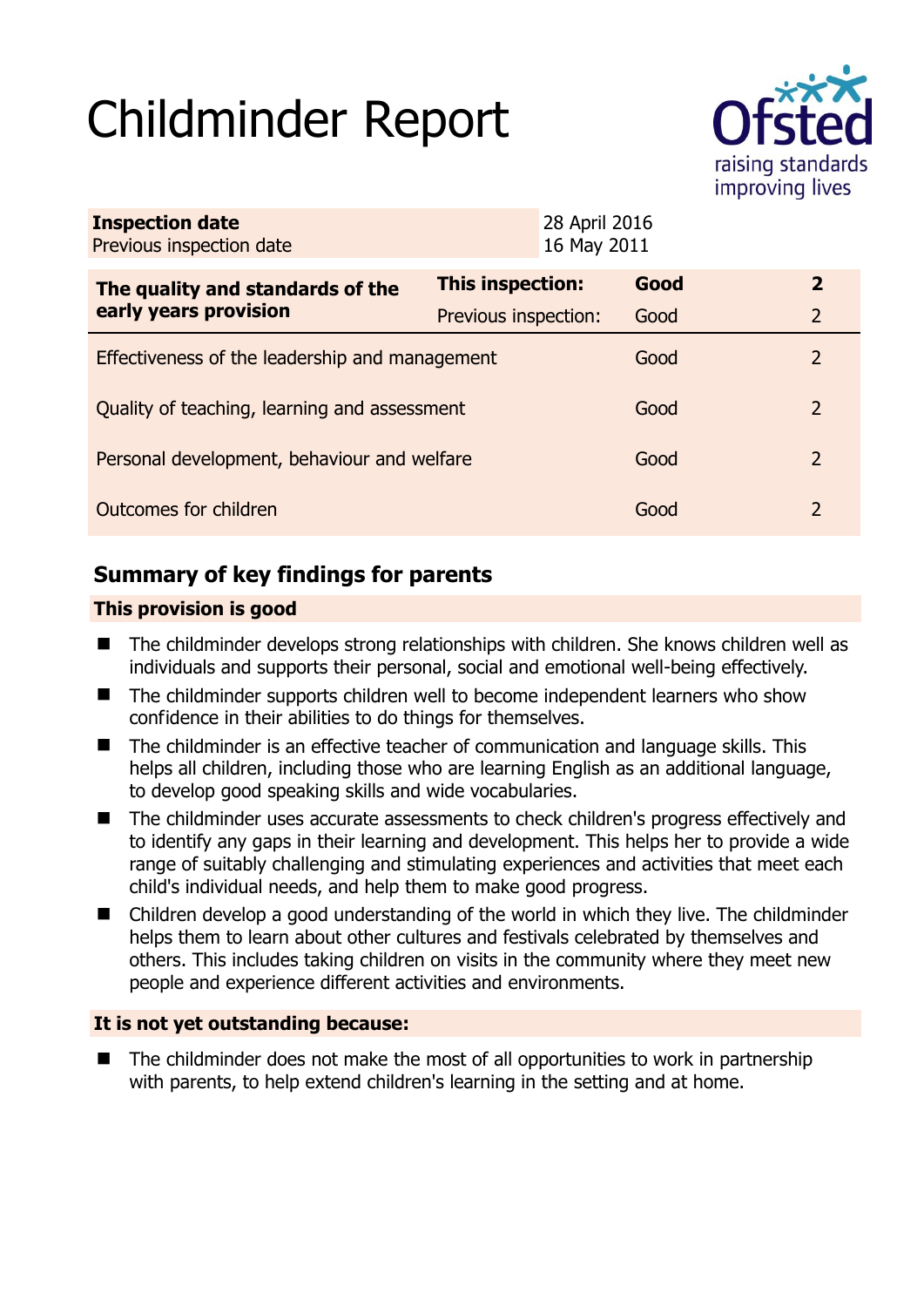## **What the setting needs to do to improve further**

#### **To further improve the quality of the early years provision the provider should:**

 $\blacksquare$  improve partnerships with parents to engage them all highly successfully in sharing information about children's interests and achievements at home, to inform planning and help children make the best progress possible in their learning.

### **Inspection activities**

- Discussions took place with the childminder at appropriate times during the inspection.
- The inspector observed activities and the childminder's interactions with children in all areas of the home.
- The inspector looked at documentation, including a sample of children's records, and checked documents to confirm evidence of the suitability of the childminder and the other adult household members.
- The inspector took account of the views of children spoken to on the day of the inspection. The inspector took notice of written accounts from parents. The inspector discussed the childminder's self-evaluation with her.
- The inspector completed a joint observation with the childminder.

**Inspector**  Dominique Allotey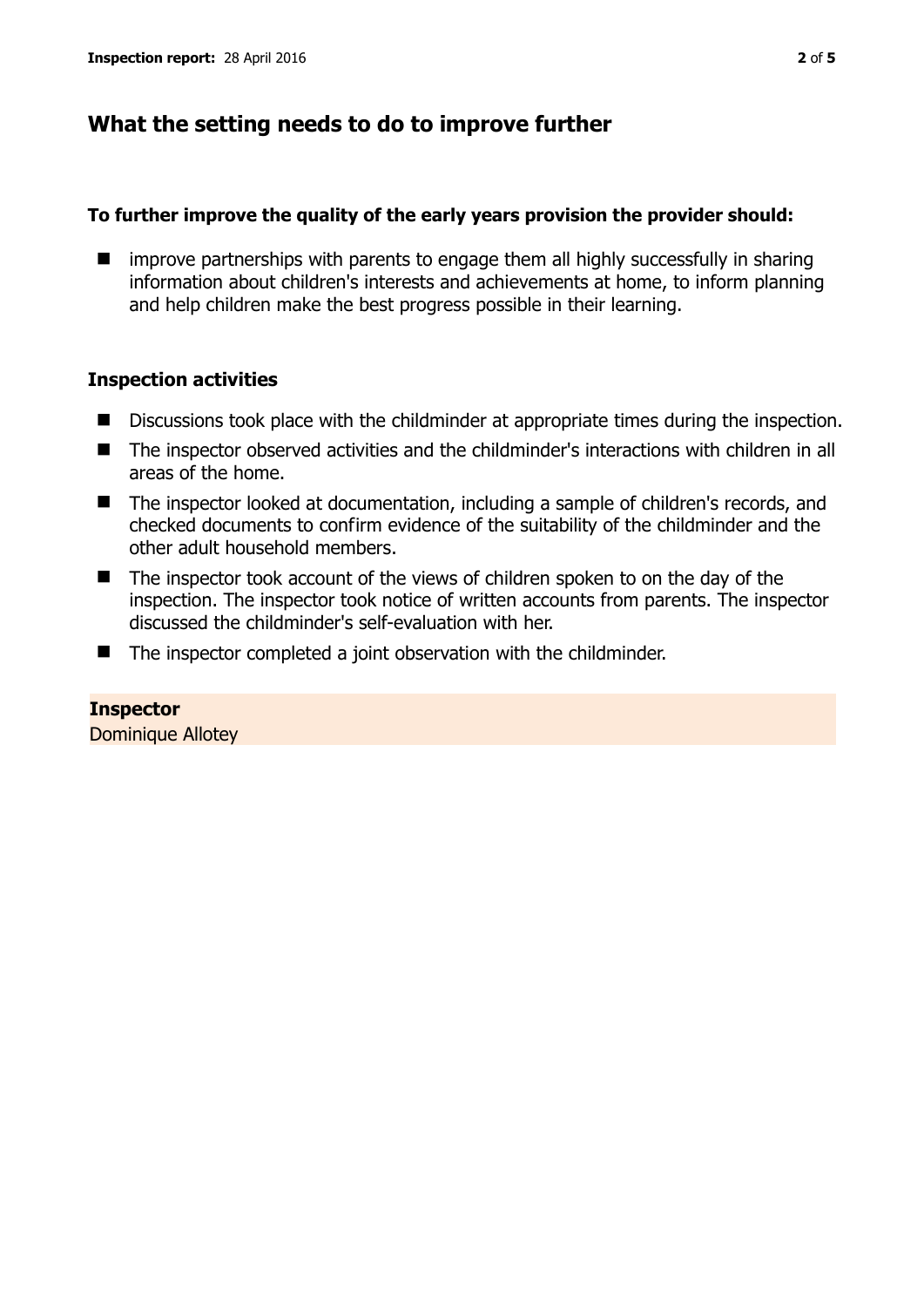## **Inspection findings**

#### **Effectiveness of the leadership and management is good**

Safeguarding is effective. The childminder knows the possible signs that may give her cause for concern and knows what to do to safeguard children's welfare. She makes good use of her qualification, knowledge and experience, and monitors the educational programme well. She uses her observations and assessments of children's progress well, to identify and address gaps in their learning. Parents are very positive about the childminder and are complimentary about the service that she provides. Parents are well informed about their children's progress. The childminder makes the most of her professional networks to reflect on and identify her training needs. She reviews her policies and procedures regularly, and shares them successfully with parents.

#### **Quality of teaching, learning and assessment is good**

The childminder gathers information from parents before children start about what their children can do, and she uses this to assess their starting points. The childminder is a good teacher. She observes children regularly as they play. She makes precise and accurate assessments of their learning to identify what skills they have gained, and their current stages of development. She uses this information well to plan follow-on activities and experiences that are of interest to the children, to help them acquire new knowledge and skills. The childminder sets up her environments in a way that makes the good-quality resources and activities attractive and stimulating to children. For example, she provides baskets of toy vehicles to extend children's learning from their interest in cars. Children enjoy playing with dough and making marks with chalk on blackboards. They develop good physical and literacy skills in preparation for their future learning.

#### **Personal development, behaviour and welfare are good**

The childminder has established strong bonds with children. They feel settled and happy in her care. Children make free choices from a range of accessible resources and toys that support their development in all areas of learning. The childminder supports children's understanding of healthy lifestyles. For example, she provides home-cooked, healthy and nutritious snacks and meals for children. Children are active and have good opportunities to develop their physical skills outdoors in the fresh air, and indoors. The childminder is a good role model for children. She teaches them good social skills, helping them interact positively together and behave well.

#### **Outcomes for children are good**

Children gain good concentration skills, engaging in interesting and inviting activities for long periods. They are confident, motivated and interested about what is on offer and show an eagerness to try things. This helps to prepare children for school. All children are working comfortably within the range of development typical for their age.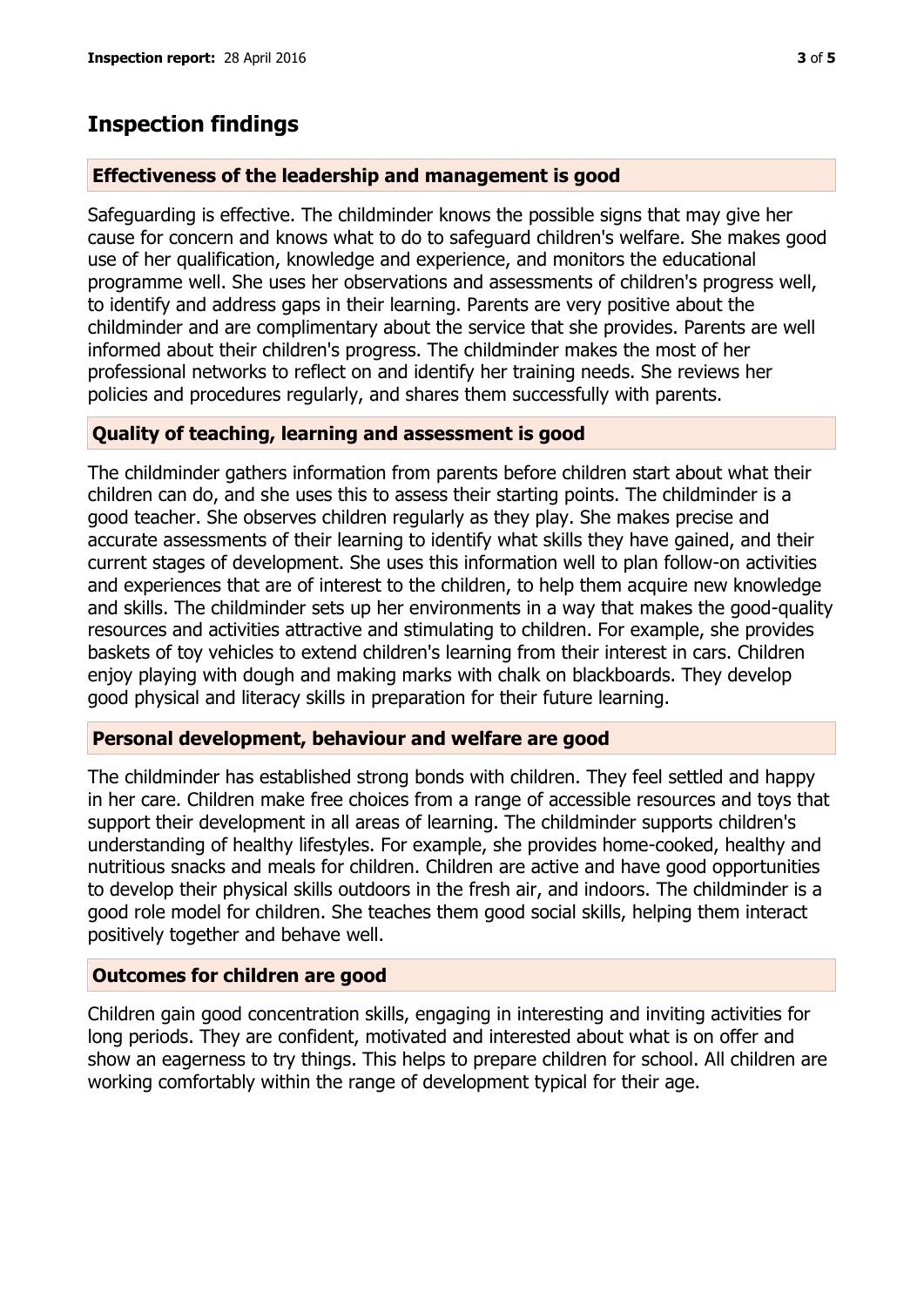## **Setting details**

| Unique reference number       | EY407713                                                                             |  |
|-------------------------------|--------------------------------------------------------------------------------------|--|
| <b>Local authority</b>        | Wandsworth                                                                           |  |
| <b>Inspection number</b>      | 831597                                                                               |  |
| <b>Type of provision</b>      | Childminder                                                                          |  |
| Day care type                 | Childminder                                                                          |  |
| <b>Registers</b>              | Early Years Register, Compulsory Childcare<br>Register, Voluntary Childcare Register |  |
| Age range of children         | $1 - 2$                                                                              |  |
| <b>Total number of places</b> | 6                                                                                    |  |
| Number of children on roll    | 3                                                                                    |  |
| <b>Name of provider</b>       |                                                                                      |  |
| Date of previous inspection   | 16 May 2011                                                                          |  |
| <b>Telephone number</b>       |                                                                                      |  |

The childminder registered in 2010. She lives in Earlsfield, in the London Borough of Wandsworth. The childminder operates Monday to Thursday all year round, and before and after school. The childminder holds a relevant childcare qualification at level 3.

This inspection was carried out by Ofsted under sections 49 and 50 of the Childcare Act 2006 on the quality and standards of provision that is registered on the Early Years Register. The registered person must ensure that this provision complies with the statutory framework for children's learning, development and care, known as the Early Years Foundation Stage.

Any complaints about the inspection or the report should be made following the procedures set out in the guidance 'Complaints procedure: raising concerns and making complaints about Ofsted', which is available from Ofsted's website: www.gov.uk/government/organisations/ofsted. If you would like Ofsted to send you a copy of the guidance, please telephone 0300 123 4234, or email enquiries@ofsted.gov.uk.